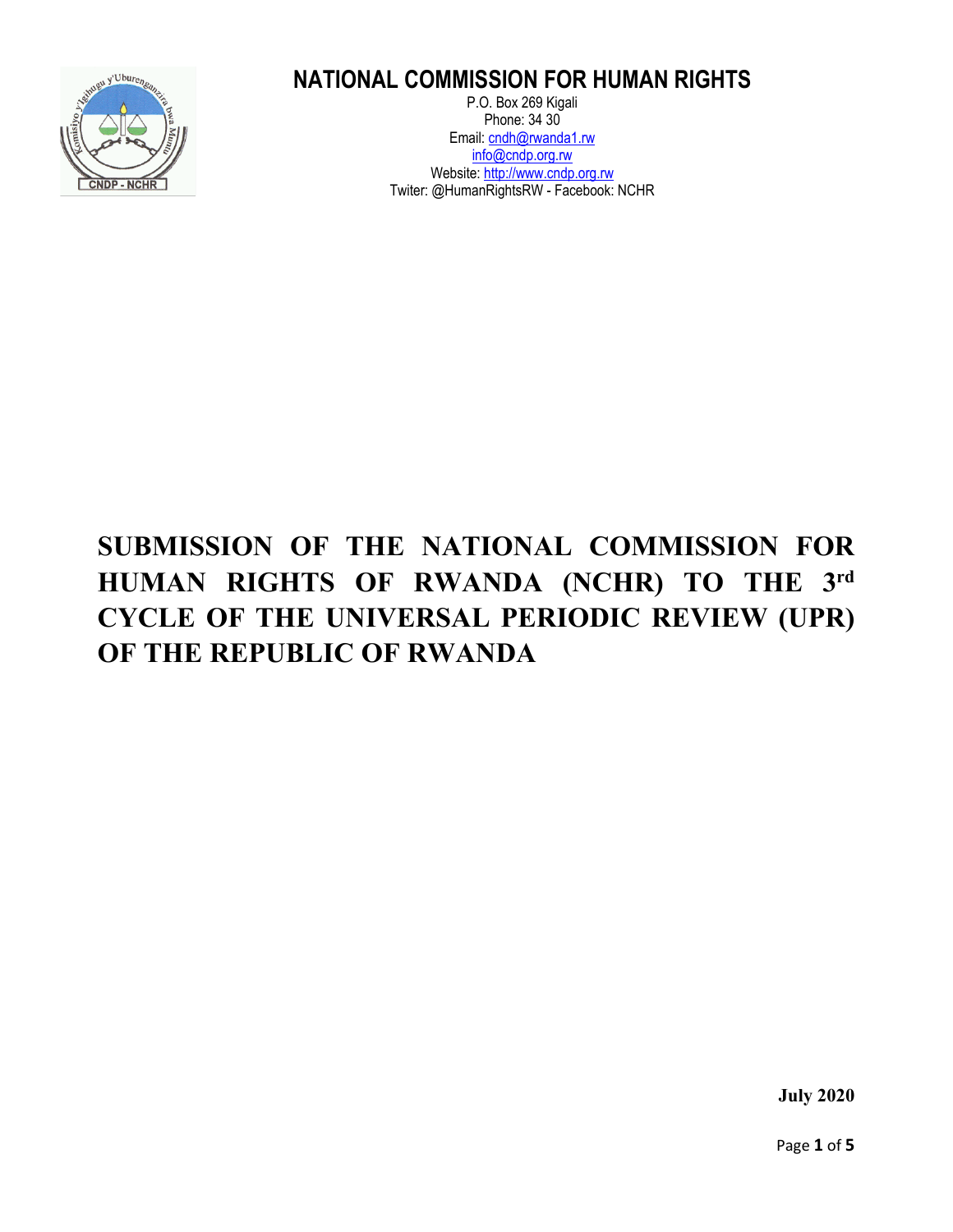### **I. Introduction**

**1.** The National Commission for Human Rights of Rwanda (NCHR) is <sup>a</sup> Constitutional, independent and permanen<sup>t</sup> Institution with 'A' status accreditation. It was established first by Law n° 04/99 of 12 March 1999. That law was later modified and completed by Law n° 37/2002 of 31<sup>st</sup> December 2002. The Commission was further entrenched in the Constitution of the Republic of Rwanda of 2003 revised in 2015 which reaffirm its existence and independence. With regard to this constitutional revision, it should be noted that Article 42 stipulates that the promotion of human rights is <sup>a</sup> responsibility of the State, which is particularly exercised by the Commission.

**2.** Thus, the legal basis of the Commission has been harmonized with the Constitution by the Law <sup>n</sup>° 30/2007 of 6 June 2007. This last law has been amended in 2013 by the Law <sup>n</sup>° 19/2013 of 25/03/2013 determining its missions, organization and functioning in order to be consistent with its mandate of promotion and protection of human rights and to be in conformity with new laws, Constitution and Paris Principles relating to the Status of the National Institutions for the promotion and the protection of human rights. In 2018, the Law <sup>n</sup>° 19/2013 of 25/03/2013 enacting the Commission has been amended by the Law <sup>n</sup>° 61/2018 of 24/08/2018 to mainly entrust the NCHR with the mandate of the National Preventive Mechanisms (against Torture).

**3.** The NCHR welcomes the recommendations accepted by the Government of Rwanda from the Human Rights Council during the second cycle of the UPR of Rwanda on 4<sup>th</sup> November 2015.

**4.** The NCHR notes that during the second cycle of the UPR of Rwanda on 4<sup>th</sup> November 2015, the Government of Rwanda accepted 50 recommendations.

**5.** The NCHR has been involved with the UPR process since the first review in 2011 and the second review in 2015 specifically, in the establishment of <sup>a</sup> roadmap for the implementation of UPR recommendations. The roadmap highlighted key human rights priority areas for Rwanda, responsible governmen<sup>t</sup> actors and partners and fixed timelines for the implementation of accepted recommendations. The roadmap was shared amongs<sup>t</sup> all concerned institutions for implementation.

**6.** In addition, the NCHR played its advisory role in the drafting of the UPR State Report, made <sup>a</sup> submission to the Human Rights Council and provided an oral statement during the second cycle of the Rwanda UPR.

**7.** Based on its responsibility of monitoring the implementation of the concluding observations and recommendations issued to Rwanda by International Human Rights Treaty Bodies and Human Rights Council, the NCHR carried out, from December 2017 to March 2018, <sup>a</sup> mid-term assessment on the implementation of the recommendations issued to Rwanda during the second cycle of the Universal Periodic Review 2015. From November to December 2019, it also conducted <sup>a</sup> final assessment in partnership with 4 Civil Society Organizations working in human rights field. The recommendations of each of the two assessments have been published and expressly sent to the institutions specifically responsible for their implementation.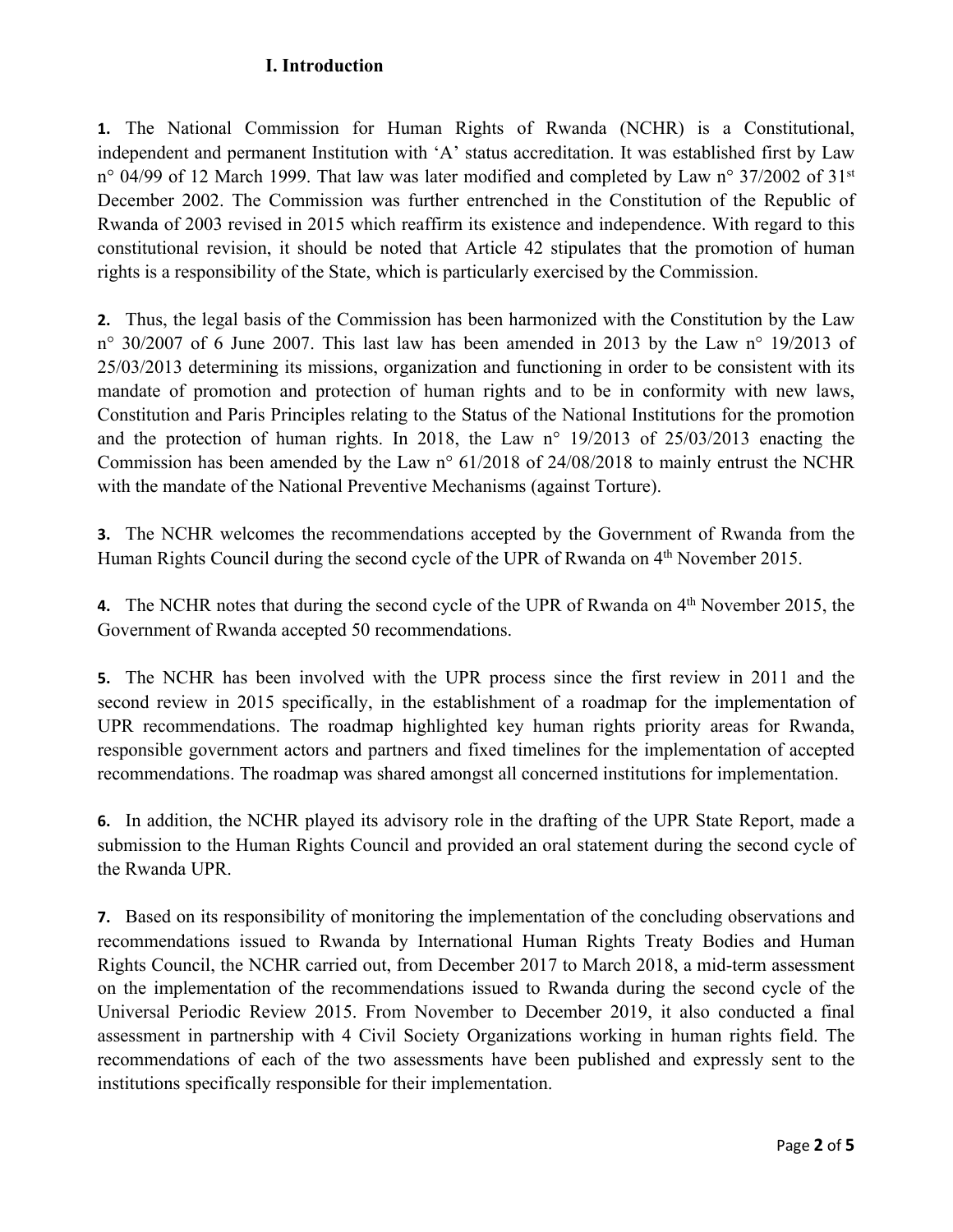This submission is presented for consideration as par<sup>t</sup> of the Universal Periodic Review (UPR) stakeholder report. Through this submission, the NCHR makes <sup>a</sup> constructive contribution to the process of the third cycle of the UPR for the Republic of Rwanda and addresses progress, gaps and challenges on the implementation of the recommendations formulated during the interactive dialogue and that have enjoyed the suppor<sup>t</sup> of Rwanda.

# **II. Key achievements and positive developments of the Government of Rwanda**

- **8.** The NCHR recognizes that several recommendations issued during the 2015 UPR second review have already been implemented such as the recommendations pertaining to economic, social and cultural rights, women'<sup>s</sup> rights, child'<sup>s</sup> rights, persons with disability rights.
- **9.** In addition, the NCHR notes with satisfaction that several legislation upholding human rights have been enacted or modified. These include the Law n° 32/2016 of 28/08/2016 governing persons and family which states that spouses have the same rights and obligation and jointly provide managemen<sup>t</sup> of the household including moral and material support, the Law <sup>n</sup>° 27/2016 of 08/07/2016 governing matrimonial regimes, donations and successions which provides equal treatment of legitimate children in succession without any discrimination between male and female children, the Law <sup>n</sup>° 68/2018 of 30/08/2018 determining offences and penalties which decriminalizes defamation, the Law <sup>n</sup>° 17/2017 of 28/04/2017 establishing the National Rehabilitation Service and determining its missions, organization and functioning which regulates transit and rehabilitation centres…
- **10.** The NCHR appreciates the Government of Rwanda for its achievements as regards the promotion and the protection of human rights and believes that the remained recommendations will be implemented before the next State repor<sup>t</sup> deadline submission in January 2021 (Human Right Council Universal Periodic Review, Third Cycle). These include the following recommendations:
	- Continue effort to provide protection for children in difficult circumstances such as children from poor families and street children (Rec. n°. 133.22);
	- Continue efforts to improve the conditions of those in detention facilities including prisons and actively address the issue of prison overcrowding, with <sup>a</sup> view to ensuring that detention facilities in Rwanda meet international standards (Rec. nº.133.26);
	- Increase funding in order to create an education system that upholds the right to free, universal, and quality education for all children without discrimination (Rec. n°. 133.43);
	- Continue to increase inputs in education so as to improve the quality and coverage of the education system (Rec nº 133.44);
	- Strengthen efforts to guarantee the rights of children, and particularly those with disabilities, observing at all moments the best interests of the child (Rec  $n^{\circ}$  133.45).

### **III. Human rights concerns and recommendations**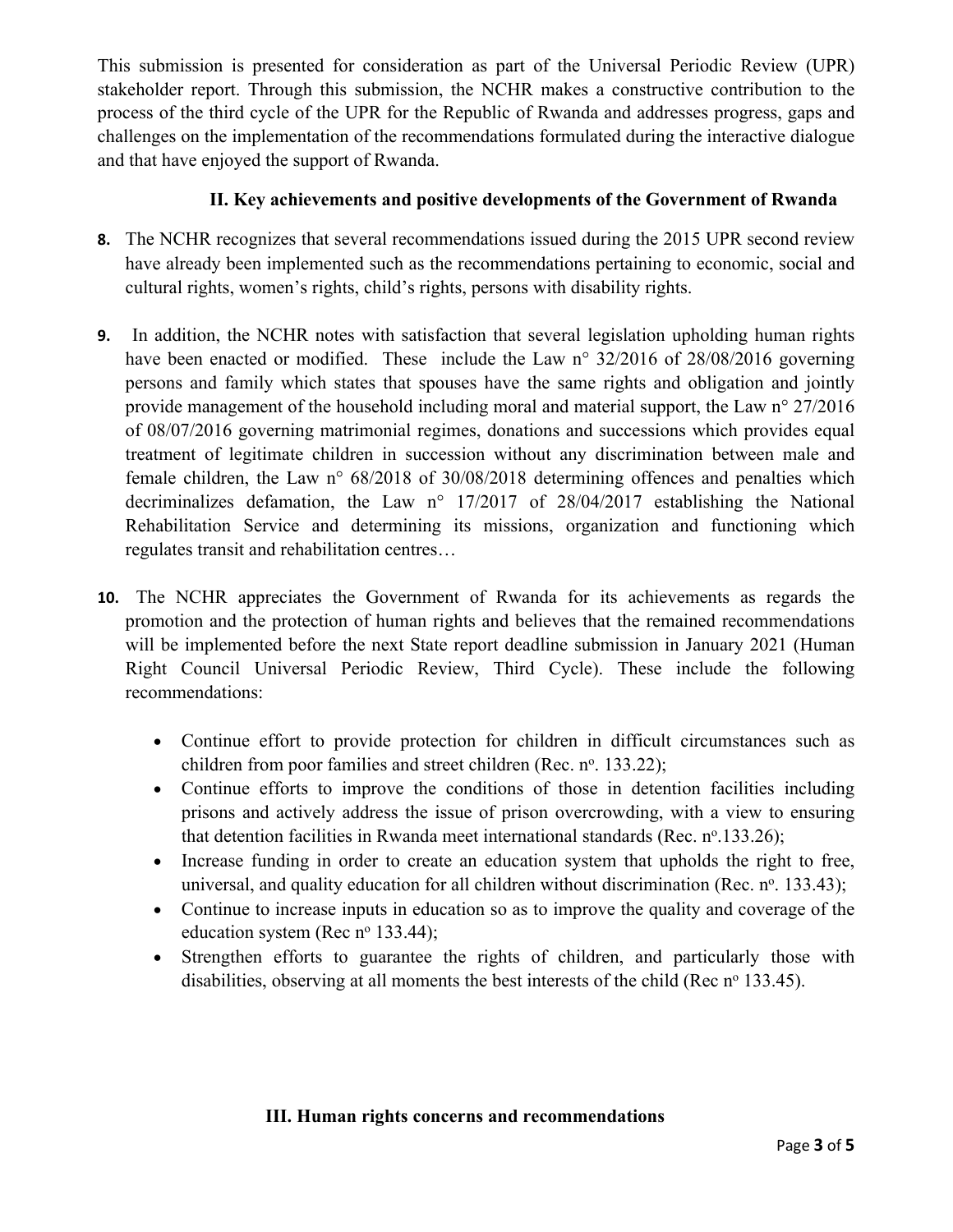#### **The right of detainees**

**12.** With regard to the recommendation in line to continue efforts to improve the conditions of those in the detention facilities including prisons and actively address the issue of prison overcrowding, with a view to ensuring that detention facilities in Rwanda meet international standards (Rec. N° 133.26), the NCHR commends the efforts undertaken by the Government of Rwanda towards the construction of new prisons (Rubavu, Nyanza, Nyagatare and Nyarugenge) and the renovation of the prisons of Rwamagana, Huye, Nyamagabe and Ngoma in order to improve those in the detention facilities including prisons. In addition, new Rwanda Investigation Bureau Stations were built countrywide at the provincial level and all existing cells were renovated.

**13.** Other positive measures taken include the construction and expansion of specific prisons for women and children, the special treatment of pregnan<sup>t</sup> women, nursing mothers and infants who cannot be separated from their imprisoned mothers. To this must be added the importance of establishing the Law <sup>n</sup><sup>º</sup> 027/2019 of 19/09/2019 relating to the criminal procedure and the Law <sup>n</sup><sup>º</sup> 68/2018 of 30/08/2018 determining offences and penalties in general. These two (2) laws have the advantage of encouraging alternative penalties to imprisonment in order to reduce prison overcrowding; and these penalties would take the form of community service, parole, wearing an electronic bracelet as well as alternative dispute resolution for petty offences.

**14. Although these measures have <sup>a</sup> positive impact on improving the conditions and rights of detainees, the NCHR would like to recommend the Government of Rwanda the following: (a) to continue to renovate all old detention premises in order to meet international standards; (b) to expedite the promulgation of the Presidential Order determining the modalities for the execution of the penalty of community service; to apply modalities for the execution of the penalty of community service and (3) to regularly apply for alternative measures to imprisonment.**

#### **The Right to education**

**15.** The NCHR acknowledges the continued commitment of the Government of Rwanda to promote access to education at all levels, improving the quality of education and training, and strengthening the relevance of education and training to meet labour market demands. The NCHR notes also that the Education Sector Strategic Plan (ESSP 2013-2018) builds upon national priority of making quality twelve-years basic education available for all children and reflects overarching mission to make education at all levels more accessible and more relevant to national needs.

**16.** In addition, <sup>a</sup> Special Needs and Inclusive Education Strategic Plan 2015-2016-2019-2020 was drawn up to guide the implementation of special educational needs, including those of people with disabilities.

**17.** Beyond these positive measures, the NCHR notes the persistence of the problem of dropping out of school mainly due to the following specific challenges: teenage pregnancies, child labor, inaccessibility of children with disabilities to educational materials and insufficient number of